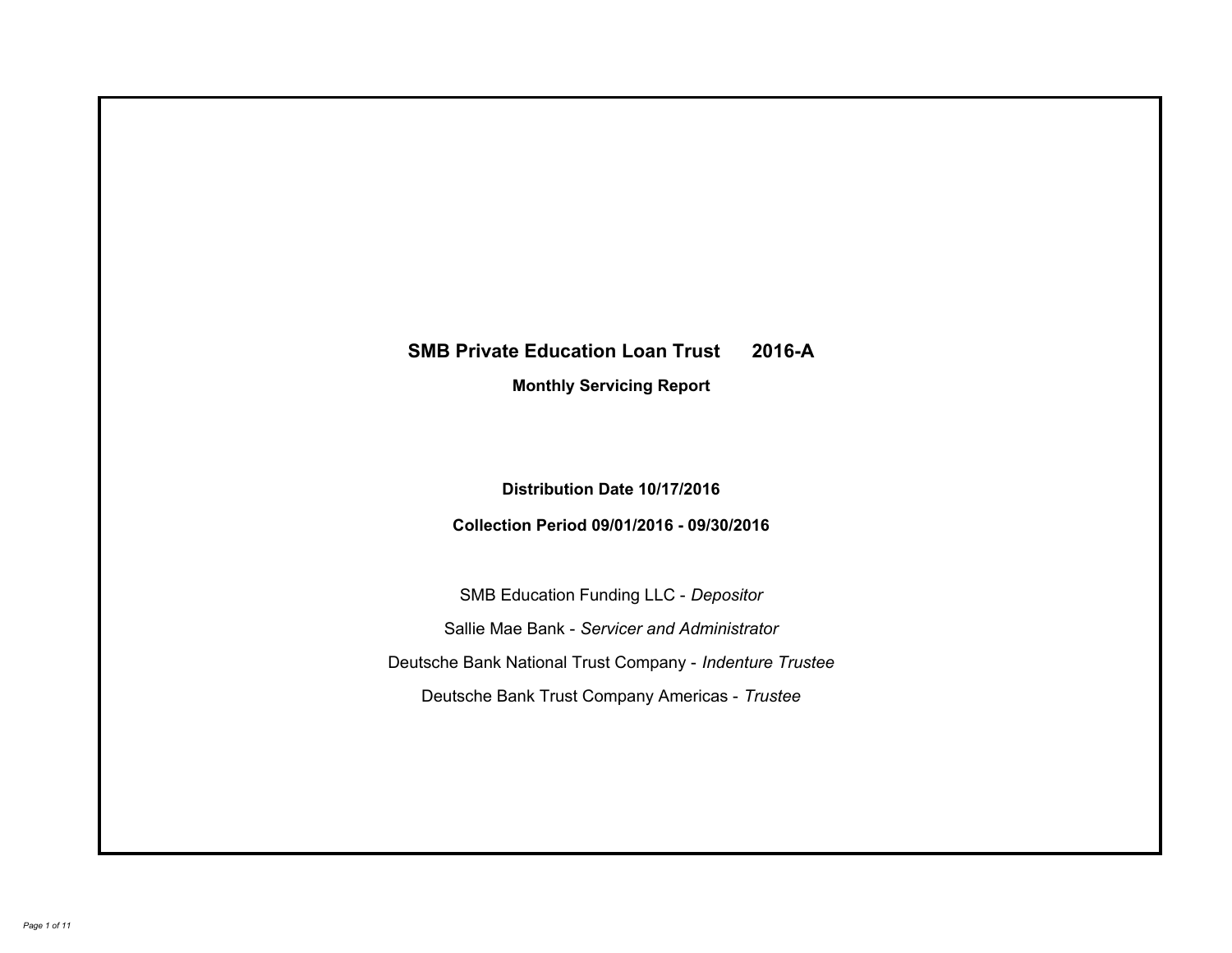| Α           | <b>Student Loan Portfolio Characteristics</b>   |                                              | Settlement Date<br>05/26/2016 | 08/31/2016            | 09/30/2016            |
|-------------|-------------------------------------------------|----------------------------------------------|-------------------------------|-----------------------|-----------------------|
|             | <b>Principal Balance</b>                        |                                              | \$585,861,635.84              | \$575,756,525.41      | \$571,649,987.65      |
|             | Interest to be Capitalized Balance              |                                              | 32,367,510.93                 | 34,615,164.60         | 35,999,662.76         |
|             | Pool Balance                                    |                                              | \$618,229,146.77              | \$610,371,690.01      | \$607,649,650.41      |
|             | Weighted Average Coupon (WAC)                   |                                              |                               |                       |                       |
|             |                                                 | WAC1 (Contractual Interest Rate on the Loan) | 8.26%                         | 8.36%                 | 8.36%                 |
|             |                                                 | WAC2 (Average of Applicable Interest Rate)   | 8.23%                         | 8.33%                 | 8.32%                 |
|             | WAC3 (Average of Actual Interest Rate)          |                                              | 8.16%                         | 8.25%                 | 8.25%                 |
|             | Weighted Average Remaining Term                 |                                              | 134.18                        | 132.34                | 131.91                |
|             | Number of Loans                                 |                                              | 53,959                        | 53,283                | 53,019                |
|             | Number of Borrowers<br>Pool Factor              |                                              | 52,283                        | 51,211<br>0.987290381 | 50,958<br>0.982887419 |
|             | Since Issued Total Constant Prepayment Rate (1) |                                              |                               | 5.55%                 | 5.52%                 |
|             |                                                 |                                              |                               |                       |                       |
| B           | <b>Debt Securities</b>                          | <b>Cusip/Isin</b>                            | 09/15/2016                    |                       | 10/17/2016            |
|             | A <sub>1</sub>                                  | 78449FAA9                                    | \$122,877,497.62              |                       | \$117,795,201.79      |
|             | A <sub>2</sub> A                                | 78449FAB7                                    | \$218,000,000.00              |                       | \$218,000,000.00      |
|             | A2B                                             | 78449FAC5                                    | \$134,000,000.00              |                       | \$134,000,000.00      |
|             | B                                               | 78449FAD3                                    | \$50,000,000.00               |                       | \$50,000,000.00       |
|             |                                                 |                                              |                               |                       |                       |
| $\mathbf C$ | <b>Certificates</b>                             | <b>Cusip/Isin</b>                            | 09/15/2016                    |                       | 10/17/2016            |
|             | Residual                                        | 78449F101                                    | \$100,000.00                  |                       | \$100,000.00          |
|             |                                                 |                                              |                               |                       |                       |
| D           | <b>Account Balances</b>                         |                                              | 09/15/2016                    |                       | 10/17/2016            |
|             | Reserve Account Balance                         |                                              | \$1,557,854.00                |                       | \$1,557,854.00        |
|             |                                                 |                                              |                               |                       |                       |
| E           | <b>Asset / Liability</b>                        |                                              | 09/15/2016                    |                       | 10/17/2016            |
|             | Overcollateralization Percentage                |                                              | 14.01%                        |                       | 14.46%                |
|             | Specified Overcollateralization Amount          |                                              | \$183,111,507.00              |                       | \$182,294,895.12      |
|             | Actual Overcollateralization Amount             |                                              | \$85,494,192.39               |                       | \$87,854,448.62       |

(1) For additional information, see 'Since Issued CPR Methodology' found on page 11 of this report.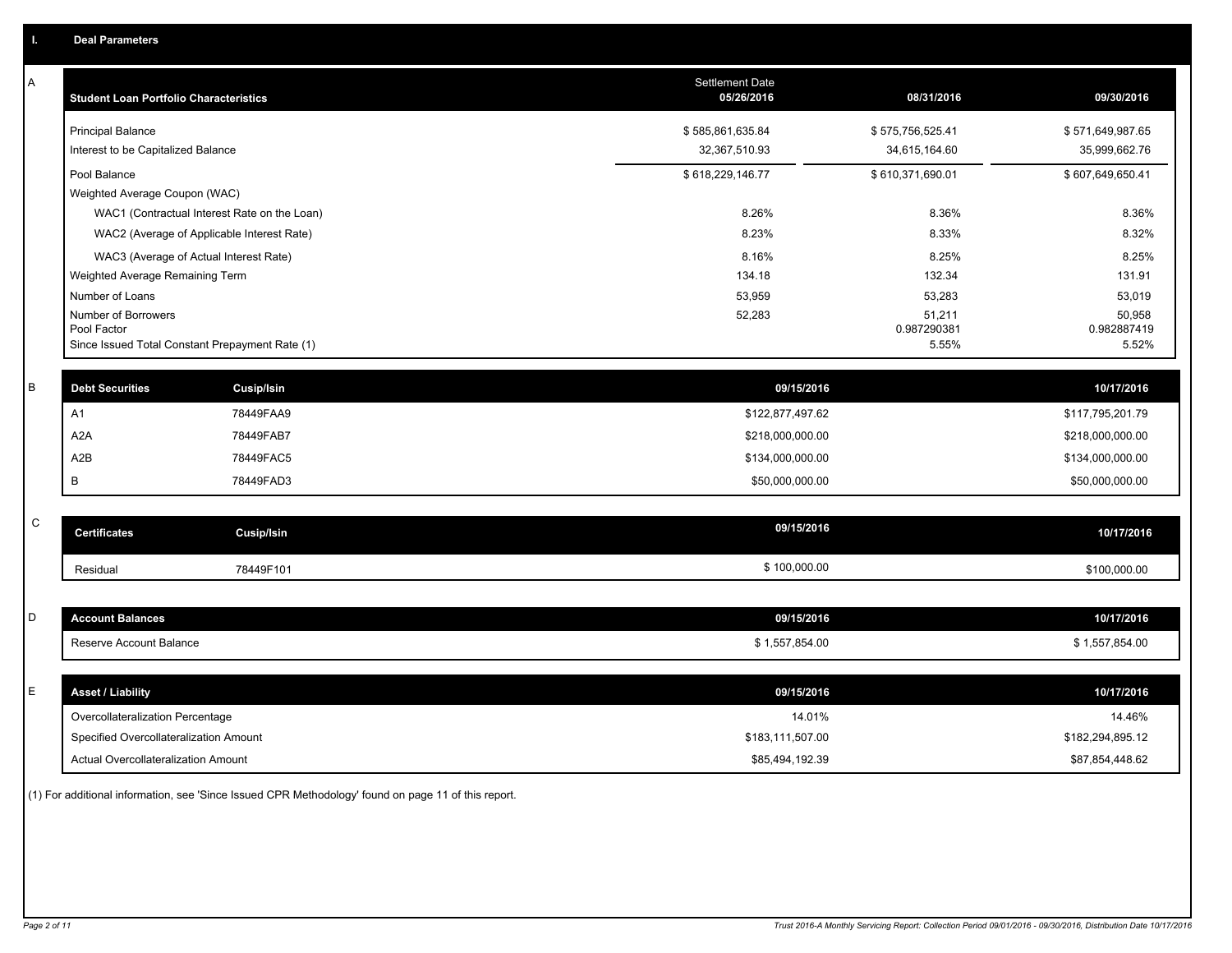# **II. 2016-A Trust Activity 09/01/2016 through 09/30/2016**

| <b>Borrower Principal</b><br>4,431,409.28<br><b>Consolidation Activity Principal</b><br>0.00<br>0.00<br>Seller Principal Reimbursement<br>0.00<br>Servicer Principal Reimbursement<br>0.00<br>Delinquent Principal Purchases by Servicer<br><b>Other Principal Deposits</b><br>54,167.00<br>\$4,485,576.28<br><b>Total Principal Receipts</b><br>B<br><b>Student Loan Interest Receipts</b><br>Borrower Interest<br>1,960,478.10<br>0.00<br><b>Consolidation Activity Interest</b><br>0.00<br>Seller Interest Reimbursement<br>0.00<br>Servicer Interest Reimbursement<br>0.00<br>Delinquent Interest Purchases by Servicer<br><b>Other Interest Deposits</b><br>1,348.22<br><b>Total Interest Receipts</b><br>\$1,961,826.32<br>C<br><b>Recoveries on Realized Losses</b><br>\$25,027.36<br>D<br><b>Investment Income</b><br>\$1,784.53<br>E<br><b>Funds Borrowed from Next Collection Period</b><br>\$0.00<br>F<br>\$0.00<br><b>Funds Repaid from Prior Collection Period</b><br>G<br>\$0.00<br>Loan Sale or Purchase Proceeds<br>\$0.00<br>н<br>Initial Deposits to Distribution Account<br><b>Excess Transferred from Other Accounts</b><br>\$0.00<br><b>Borrower Benefit Reimbursements</b><br>\$0.00<br>J<br><b>Other Deposits</b><br>\$0.00<br>Κ<br>L<br><b>Other Fees Collected</b><br>\$0.00<br>M<br><b>AVAILABLE FUNDS</b><br>\$6,474,214.49<br>N<br>Non-Cash Principal Activity During Collection Period<br>\$379,038.52<br>Aggregate Purchased Amounts by the Depositor, Servicer or Seller<br>\$55,515.22<br>O<br>P<br>\$0.00<br>Aggregate Loan Substitutions | Α | <b>Student Loan Principal Receipts</b> |  |
|----------------------------------------------------------------------------------------------------------------------------------------------------------------------------------------------------------------------------------------------------------------------------------------------------------------------------------------------------------------------------------------------------------------------------------------------------------------------------------------------------------------------------------------------------------------------------------------------------------------------------------------------------------------------------------------------------------------------------------------------------------------------------------------------------------------------------------------------------------------------------------------------------------------------------------------------------------------------------------------------------------------------------------------------------------------------------------------------------------------------------------------------------------------------------------------------------------------------------------------------------------------------------------------------------------------------------------------------------------------------------------------------------------------------------------------------------------------------------------------------------------------------------------------------------------------------------|---|----------------------------------------|--|
|                                                                                                                                                                                                                                                                                                                                                                                                                                                                                                                                                                                                                                                                                                                                                                                                                                                                                                                                                                                                                                                                                                                                                                                                                                                                                                                                                                                                                                                                                                                                                                            |   |                                        |  |
|                                                                                                                                                                                                                                                                                                                                                                                                                                                                                                                                                                                                                                                                                                                                                                                                                                                                                                                                                                                                                                                                                                                                                                                                                                                                                                                                                                                                                                                                                                                                                                            |   |                                        |  |
|                                                                                                                                                                                                                                                                                                                                                                                                                                                                                                                                                                                                                                                                                                                                                                                                                                                                                                                                                                                                                                                                                                                                                                                                                                                                                                                                                                                                                                                                                                                                                                            |   |                                        |  |
|                                                                                                                                                                                                                                                                                                                                                                                                                                                                                                                                                                                                                                                                                                                                                                                                                                                                                                                                                                                                                                                                                                                                                                                                                                                                                                                                                                                                                                                                                                                                                                            |   |                                        |  |
|                                                                                                                                                                                                                                                                                                                                                                                                                                                                                                                                                                                                                                                                                                                                                                                                                                                                                                                                                                                                                                                                                                                                                                                                                                                                                                                                                                                                                                                                                                                                                                            |   |                                        |  |
|                                                                                                                                                                                                                                                                                                                                                                                                                                                                                                                                                                                                                                                                                                                                                                                                                                                                                                                                                                                                                                                                                                                                                                                                                                                                                                                                                                                                                                                                                                                                                                            |   |                                        |  |
|                                                                                                                                                                                                                                                                                                                                                                                                                                                                                                                                                                                                                                                                                                                                                                                                                                                                                                                                                                                                                                                                                                                                                                                                                                                                                                                                                                                                                                                                                                                                                                            |   |                                        |  |
|                                                                                                                                                                                                                                                                                                                                                                                                                                                                                                                                                                                                                                                                                                                                                                                                                                                                                                                                                                                                                                                                                                                                                                                                                                                                                                                                                                                                                                                                                                                                                                            |   |                                        |  |
|                                                                                                                                                                                                                                                                                                                                                                                                                                                                                                                                                                                                                                                                                                                                                                                                                                                                                                                                                                                                                                                                                                                                                                                                                                                                                                                                                                                                                                                                                                                                                                            |   |                                        |  |
|                                                                                                                                                                                                                                                                                                                                                                                                                                                                                                                                                                                                                                                                                                                                                                                                                                                                                                                                                                                                                                                                                                                                                                                                                                                                                                                                                                                                                                                                                                                                                                            |   |                                        |  |
|                                                                                                                                                                                                                                                                                                                                                                                                                                                                                                                                                                                                                                                                                                                                                                                                                                                                                                                                                                                                                                                                                                                                                                                                                                                                                                                                                                                                                                                                                                                                                                            |   |                                        |  |
|                                                                                                                                                                                                                                                                                                                                                                                                                                                                                                                                                                                                                                                                                                                                                                                                                                                                                                                                                                                                                                                                                                                                                                                                                                                                                                                                                                                                                                                                                                                                                                            |   |                                        |  |
|                                                                                                                                                                                                                                                                                                                                                                                                                                                                                                                                                                                                                                                                                                                                                                                                                                                                                                                                                                                                                                                                                                                                                                                                                                                                                                                                                                                                                                                                                                                                                                            |   |                                        |  |
|                                                                                                                                                                                                                                                                                                                                                                                                                                                                                                                                                                                                                                                                                                                                                                                                                                                                                                                                                                                                                                                                                                                                                                                                                                                                                                                                                                                                                                                                                                                                                                            |   |                                        |  |
|                                                                                                                                                                                                                                                                                                                                                                                                                                                                                                                                                                                                                                                                                                                                                                                                                                                                                                                                                                                                                                                                                                                                                                                                                                                                                                                                                                                                                                                                                                                                                                            |   |                                        |  |
|                                                                                                                                                                                                                                                                                                                                                                                                                                                                                                                                                                                                                                                                                                                                                                                                                                                                                                                                                                                                                                                                                                                                                                                                                                                                                                                                                                                                                                                                                                                                                                            |   |                                        |  |
|                                                                                                                                                                                                                                                                                                                                                                                                                                                                                                                                                                                                                                                                                                                                                                                                                                                                                                                                                                                                                                                                                                                                                                                                                                                                                                                                                                                                                                                                                                                                                                            |   |                                        |  |
|                                                                                                                                                                                                                                                                                                                                                                                                                                                                                                                                                                                                                                                                                                                                                                                                                                                                                                                                                                                                                                                                                                                                                                                                                                                                                                                                                                                                                                                                                                                                                                            |   |                                        |  |
|                                                                                                                                                                                                                                                                                                                                                                                                                                                                                                                                                                                                                                                                                                                                                                                                                                                                                                                                                                                                                                                                                                                                                                                                                                                                                                                                                                                                                                                                                                                                                                            |   |                                        |  |
|                                                                                                                                                                                                                                                                                                                                                                                                                                                                                                                                                                                                                                                                                                                                                                                                                                                                                                                                                                                                                                                                                                                                                                                                                                                                                                                                                                                                                                                                                                                                                                            |   |                                        |  |
|                                                                                                                                                                                                                                                                                                                                                                                                                                                                                                                                                                                                                                                                                                                                                                                                                                                                                                                                                                                                                                                                                                                                                                                                                                                                                                                                                                                                                                                                                                                                                                            |   |                                        |  |
|                                                                                                                                                                                                                                                                                                                                                                                                                                                                                                                                                                                                                                                                                                                                                                                                                                                                                                                                                                                                                                                                                                                                                                                                                                                                                                                                                                                                                                                                                                                                                                            |   |                                        |  |
|                                                                                                                                                                                                                                                                                                                                                                                                                                                                                                                                                                                                                                                                                                                                                                                                                                                                                                                                                                                                                                                                                                                                                                                                                                                                                                                                                                                                                                                                                                                                                                            |   |                                        |  |
|                                                                                                                                                                                                                                                                                                                                                                                                                                                                                                                                                                                                                                                                                                                                                                                                                                                                                                                                                                                                                                                                                                                                                                                                                                                                                                                                                                                                                                                                                                                                                                            |   |                                        |  |
|                                                                                                                                                                                                                                                                                                                                                                                                                                                                                                                                                                                                                                                                                                                                                                                                                                                                                                                                                                                                                                                                                                                                                                                                                                                                                                                                                                                                                                                                                                                                                                            |   |                                        |  |
|                                                                                                                                                                                                                                                                                                                                                                                                                                                                                                                                                                                                                                                                                                                                                                                                                                                                                                                                                                                                                                                                                                                                                                                                                                                                                                                                                                                                                                                                                                                                                                            |   |                                        |  |
|                                                                                                                                                                                                                                                                                                                                                                                                                                                                                                                                                                                                                                                                                                                                                                                                                                                                                                                                                                                                                                                                                                                                                                                                                                                                                                                                                                                                                                                                                                                                                                            |   |                                        |  |
|                                                                                                                                                                                                                                                                                                                                                                                                                                                                                                                                                                                                                                                                                                                                                                                                                                                                                                                                                                                                                                                                                                                                                                                                                                                                                                                                                                                                                                                                                                                                                                            |   |                                        |  |
|                                                                                                                                                                                                                                                                                                                                                                                                                                                                                                                                                                                                                                                                                                                                                                                                                                                                                                                                                                                                                                                                                                                                                                                                                                                                                                                                                                                                                                                                                                                                                                            |   |                                        |  |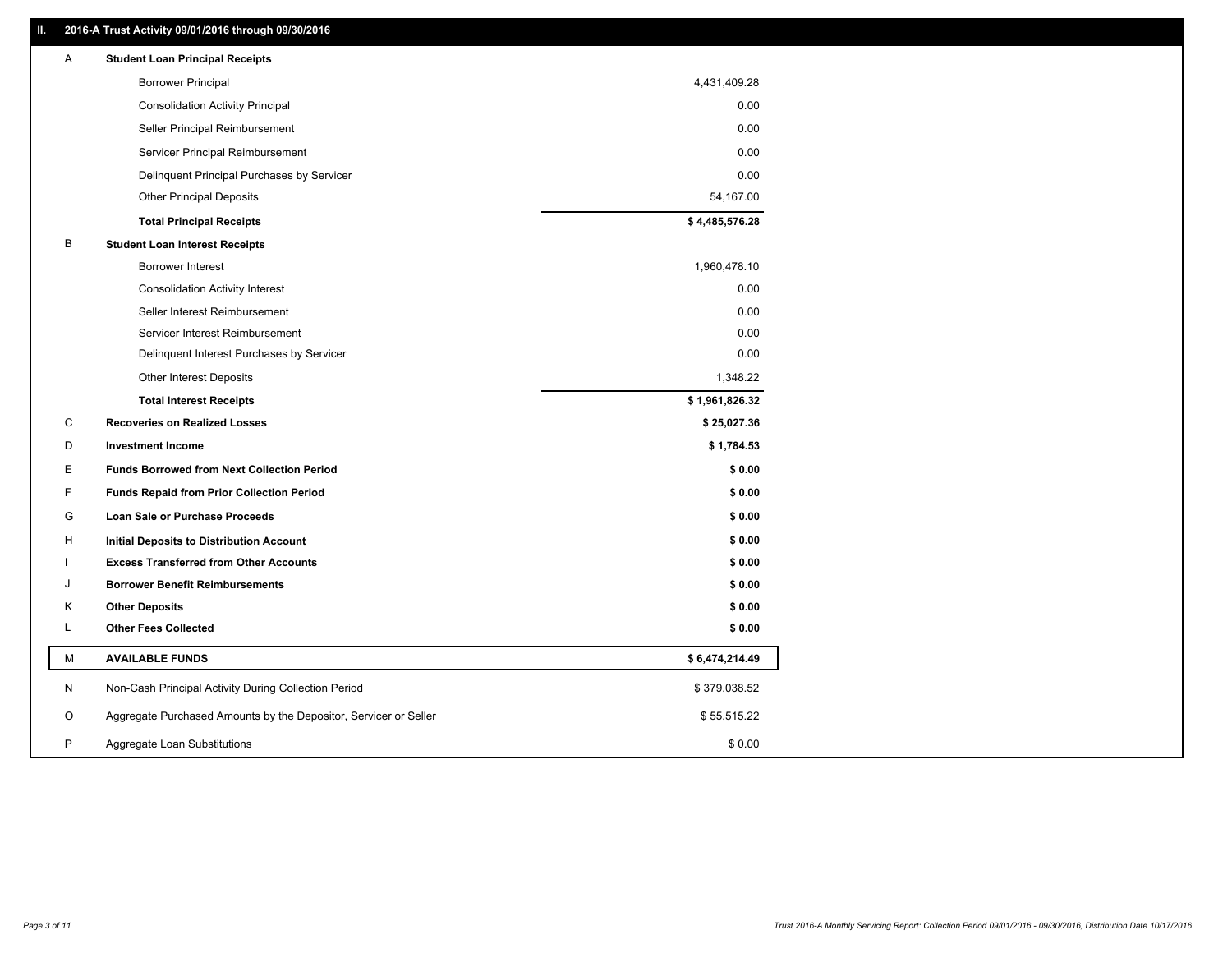|                   |                       |                          |         |                  | <b>Loans by Repayment Status</b> |                            |                          |         |                  |                |                            |
|-------------------|-----------------------|--------------------------|---------|------------------|----------------------------------|----------------------------|--------------------------|---------|------------------|----------------|----------------------------|
|                   |                       |                          |         | 09/30/2016       |                                  |                            |                          |         | 08/31/2016       |                |                            |
|                   |                       | <b>Wtd Avg</b><br>Coupon | # Loans | Principal        | % of Principal                   | % of Loans in<br>Repay (1) | <b>Wtd Avg</b><br>Coupon | # Loans | Principal        | % of Principal | % of Loans in<br>Repay (1) |
| INTERIM:          | IN SCHOOL             | 8.90%                    | 11,091  | \$119,045,411.36 | 20.825%                          | $-$ %                      | 8.90%                    | 11,636  | \$124,271,937.09 | 21.584%        | $-$ %                      |
|                   | GRACE                 | 8.66%                    | 4,582   | \$47,343,039.27  | 8.282%                           | $-$ %                      | 8.63%                    | 4,170   | \$43,573,689.94  | 7.568%         | $-$ %                      |
|                   | <b>DEFERMENT</b>      | 8.91%                    | 1,368   | \$13,078,386.46  | 2.288%                           | $-$ %                      | 9.00%                    | 1,194   | \$11,327,420.52  | 1.967%         | $-$ %                      |
| <b>REPAYMENT:</b> | <b>CURRENT</b>        | 7.92%                    | 34,173  | \$370,927,570.80 | 64.887%                          | 94.580%                    | 7.92%                    | 34,569  | \$376,198,056.06 | 65.340%        | 94.860%                    |
|                   | 31-60 DAYS DELINQUENT | 9.10%                    | 409     | \$4,324,461.84   | 0.756%                           | 1.103%                     | 9.19%                    | 367     | \$3,766,753.82   | 0.654%         | 0.950%                     |
|                   | 61-90 DAYS DELINQUENT | 9.49%                    | 158     | \$1,944,362.42   | 0.340%                           | 0.496%                     | 9.42%                    | 148     | \$1,535,172.68   | 0.267%         | 0.387%                     |
|                   | > 90 DAYS DELINQUENT  | 9.50%                    | 85      | \$867,100.97     | 0.152%                           | 0.221%                     | 9.33%                    | 78      | \$980,459.50     | 0.170%         | 0.247%                     |
|                   | <b>FORBEARANCE</b>    | 8.37%                    | 1,153   | \$14,119,654.53  | 2.470%                           | 3.600%                     | 8.42%                    | 1,121   | \$14,103,035.80  | 2.449%         | 3.556%                     |
| <b>TOTAL</b>      |                       |                          | 53,019  | \$571,649,987.65 | 100.00%                          | 100.00%                    |                          | 53,283  | \$575,756,525.41 | 100.00%        | 100.00%                    |

Percentages may not total 100% due to rounding  $^\star$ 

1 Loans classified in "Repayment" include any loan for which interim interest only, \$25 fixed payments or full principal and interest payments are due.

|                |                       |                          |         | 09/30/2016       |                |                                |                          |         | 08/31/2016       |                |                                |
|----------------|-----------------------|--------------------------|---------|------------------|----------------|--------------------------------|--------------------------|---------|------------------|----------------|--------------------------------|
|                |                       | <b>Wtd Avg</b><br>Coupon | # Loans | Principal        | % of Principal | % of Loans in<br>P&I Repay (2) | <b>Wtd Avg</b><br>Coupon | # Loans | Principal        | % of Principal | % of Loans in<br>P&I Repay (2) |
| INTERIM:       | IN SCHOOL             | 8.36%                    | 23,713  | \$274,857,591.66 | 48.081%        | $-$ %                          | 8.36%                    | 24,847  | \$287,059,245.25 | 49.858%        | $-$ %                          |
|                | GRACE                 | 8.09%                    | 9,152   | \$103,837,445.21 | 18.165%        | $-$ %                          | 8.05%                    | 8,339   | \$95,696,575.06  | 16.621%        | $-$ %                          |
|                | <b>DEFERMENT</b>      | 8.53%                    | 2,614   | \$25,567,561.91  | 4.473%         | $-$ %                          | 8.61%                    | 2,265   | \$21,780,297.13  | 3.783%         | $-$ %                          |
| P&I REPAYMENT: | <b>CURRENT</b>        | 8.05%                    | 15,831  | \$147,113,622.17 | 25.735%        | 87.888%                        | 8.07%                    | 16,204  | \$151,646,781.71 | 26.339%        | 88.568%                        |
|                | 31-60 DAYS DELINQUENT | 9.13%                    | 336     | \$3,623,009.18   | 0.634%         | 2.164%                         | 9.25%                    | 303     | \$3,163,098.97   | 0.549%         | 1.847%                         |
|                | 61-90 DAYS DELINQUENT | 9.46%                    | 141     | \$1,740,653.33   | 0.304%         | 1.040%                         | 9.41%                    | 133     | \$1,421,183.14   | 0.247%         | 0.830%                         |
|                | > 90 DAYS DELINQUENT  | 9.58%                    | 79      | \$790,449.66     | 0.138%         | 0.472%                         | 9.42%                    | 71      | \$886,308.35     | 0.154%         | 0.518%                         |
|                | FORBEARANCE           | 8.37%                    | 1,153   | \$14,119,654.53  | 2.470%         | 8.435%                         | 8.42%                    | 1,121   | \$14,103,035.80  | 2.449%         | 8.237%                         |
| <b>TOTAL</b>   |                       |                          | 53,019  | \$571,649,987.65 | 100.00%        | 100.00%                        |                          | 53,283  | \$575,756,525.41 | 100.00%        | 100.00%                        |

<sup>2</sup> Loans classified in "P&I Repayment" includes only those loans for which scheduled principal and interest payments are due.

WAC reflects WAC3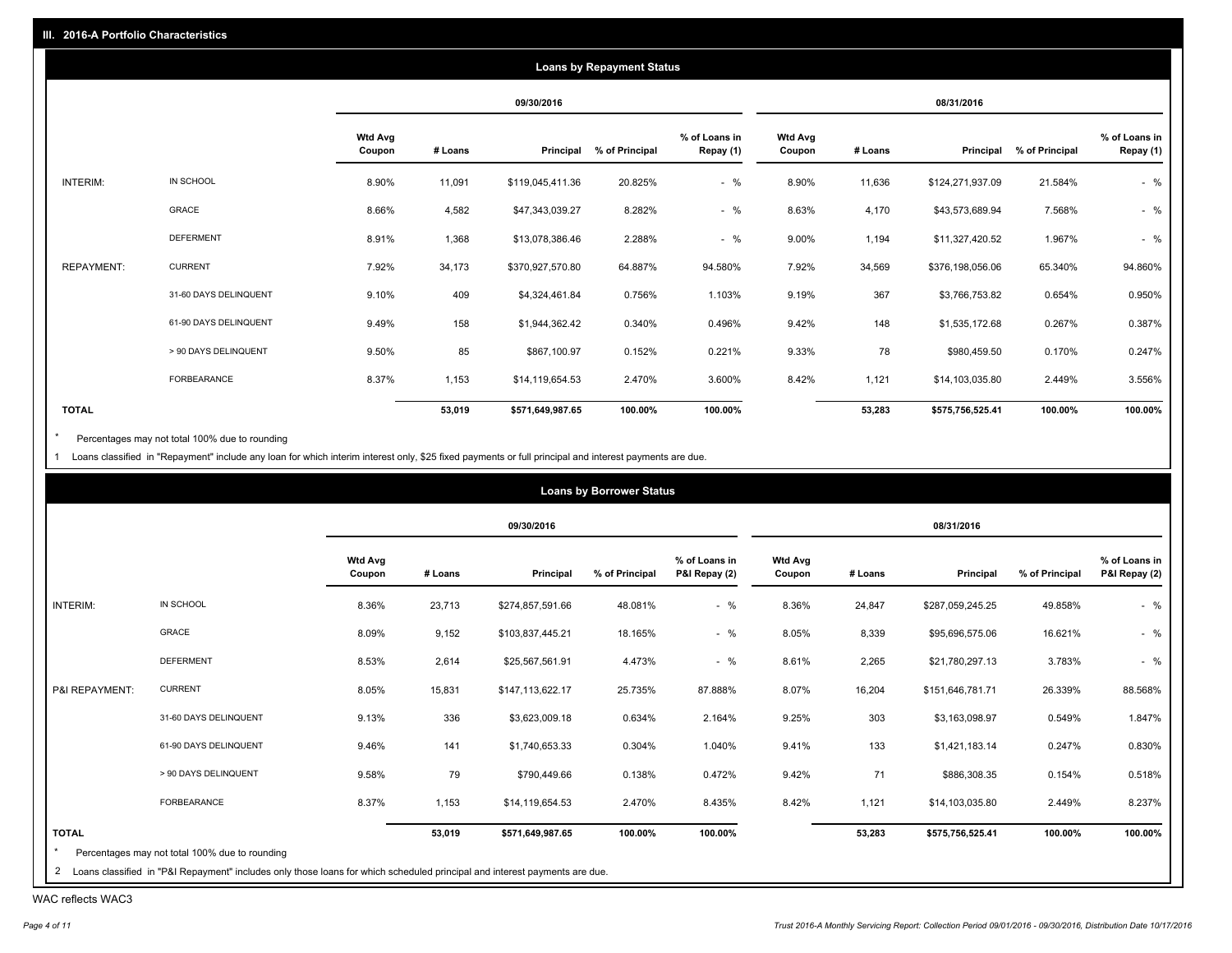|                                                                                                  | 9/30/2016        | 8/31/2016        |  |
|--------------------------------------------------------------------------------------------------|------------------|------------------|--|
| Pool Balance                                                                                     | \$607,649,650.41 | \$610,371,690.01 |  |
| Total # Loans                                                                                    | 53,019           | 53,283           |  |
| Total # Borrowers                                                                                | 50,958           | 51,211           |  |
| Weighted Average Coupon                                                                          | 8.32%            | 8.33%            |  |
| Weighted Average Remaining Term                                                                  | 131.91           | 132.34           |  |
| Percent of Pool - Cosigned                                                                       | 91.9%            | 91.9%            |  |
| Percent of Pool - Non Cosigned                                                                   | 8.1%             | 8.1%             |  |
| Borrower Interest Accrued for Period                                                             | \$3,722,980.73   | \$3,973,371.98   |  |
| <b>Outstanding Borrower Interest Accrued</b>                                                     | \$38,026,128.43  | \$36,695,440.43  |  |
| Gross Principal Realized Loss - Periodic                                                         | \$187,956.42     | \$303,496.91     |  |
| Gross Principal Realized Loss - Cumulative                                                       | \$903,382.41     | \$715,425.99     |  |
| Recoveries on Realized Losses - Periodic                                                         | \$25,027.36      | \$5,413.61       |  |
| Recoveries on Realized Losses - Cumulative                                                       | \$37,429.88      | \$12,402.52      |  |
| Net Losses - Periodic                                                                            | \$162,929.06     | \$298,083.30     |  |
| Net Losses - Cumulative                                                                          | \$865,952.53     | \$703,023.47     |  |
| Non-Cash Principal Activity - Capitalized Interest                                               | \$537,440.42     | \$512,576.56     |  |
| Since Issued Total Constant Prepayment Rate (CPR) (1)                                            | 5.52%            | 5.55%            |  |
| <b>Loan Substitutions</b>                                                                        | \$0.00           | \$0.00           |  |
| <b>Cumulative Loan Substitutions</b>                                                             | \$0.00           | \$0.00           |  |
| <b>Unpaid Servicing Fees</b>                                                                     | \$0.00           | \$0.00           |  |
| <b>Unpaid Administration Fees</b>                                                                | \$0.00           | \$0.00           |  |
| <b>Unpaid Carryover Servicing Fees</b>                                                           | \$0.00           | \$0.00           |  |
| Note Interest Shortfall                                                                          | \$0.00           | \$0.00           |  |
| Loans in Modification                                                                            | \$2,326,763.91   | \$1,711,511.26   |  |
| % of Loans in Modification as a % of Loans in Repayment (P&I)                                    | 1.39%            | 1.00%            |  |
|                                                                                                  |                  |                  |  |
| % Annualized Gross Principal Realized Loss - Periodic as a %<br>of Loans in Repayment (P&I) * 12 | 1.35%            | 2.13%            |  |
| % Gross Principal Realized Loss - Cumulative as a % of<br>Original Pool Balance                  | 0.15%            | 0.12%            |  |

(1) For additional information, see 'Since Issued CPR Methodology' found on page 11 of this report.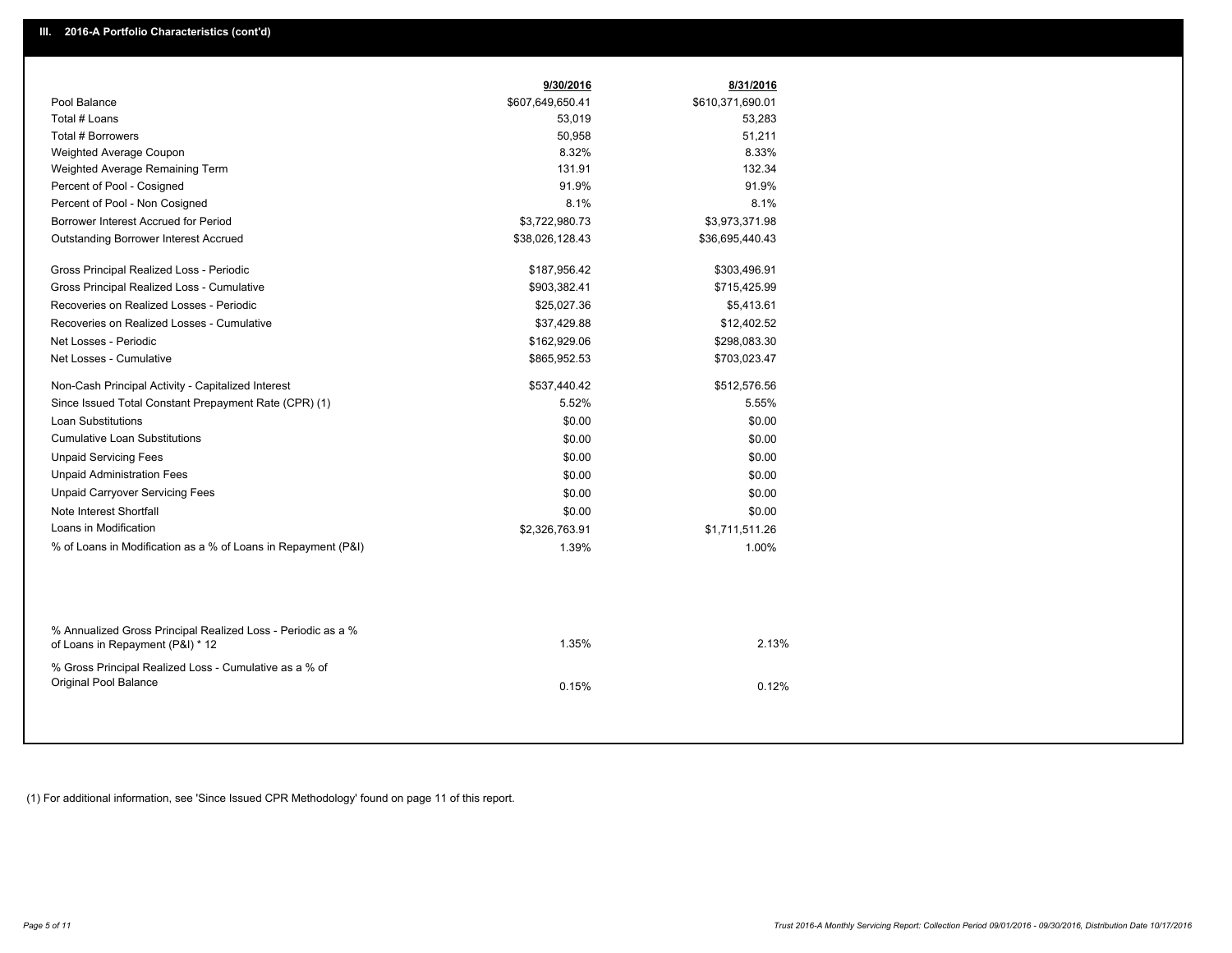#### **Loan Program**  A

|                                    | Weighted<br><b>Average Coupon</b> | # LOANS | <b>\$ AMOUNT</b> | $%$ *     |
|------------------------------------|-----------------------------------|---------|------------------|-----------|
| - Smart Option Interest-Only Loans | 7.09%                             | 12.400  | \$123,237,825.75 | 21.558%   |
| - Smart Option Fixed Pay Loans     | 8.29%                             | 14,535  | \$183,474,980.50 | 32.096%   |
| - Smart Option Deferred Loans      | 8.72%                             | 26.084  | \$264,937,181.40 | 46.346%   |
| - Other Loan Programs              | $0.00\%$                          |         | \$0.00           | $0.000\%$ |
| <b>Total</b>                       | 8.25%                             | 53,019  | \$571,649,987.65 | 100.000%  |

\* Percentages may not total 100% due to rounding

B

C

**Index Type**

|                       | Weighted<br><b>Average Coupon</b> | # LOANS | <b>\$ AMOUNT</b> | $%$ *    |
|-----------------------|-----------------------------------|---------|------------------|----------|
| - Fixed Rate Loans    | 9.46%                             | 9,118   | \$103,821,199.79 | 18.162%  |
| - LIBOR Indexed Loans | 7.98%                             | 43.901  | \$467,828,787.86 | 81.838%  |
| - Other Index Rates   | $0.00\%$                          |         | \$0.00           | 0.000%   |
| <b>Total</b>          | 8.25%                             | 53,019  | \$571,649,987.65 | 100.000% |

\* Percentages may not total 100% due to rounding

# **Weighted Average Recent FICO**

| $0 - 639$            | 2,522  | \$21,580,895.93  | 3.775%   |
|----------------------|--------|------------------|----------|
| 640 - 669            | 3,088  | \$29,412,008.12  | 5.145%   |
| 670 - 699            | 6,687  | \$67,079,139.51  | 11.734%  |
| 700 - 739<br>$740 +$ | 13,066 | \$140,038,744.72 | 24.497%  |
|                      | 27,645 | \$313,479,714.86 | 54.838%  |
| N/A(1)               | 11     | \$59,484.51      | 0.010%   |
| Total                | 53,019 | \$571,649,987.65 | 100.000% |

WAC reflects WAC3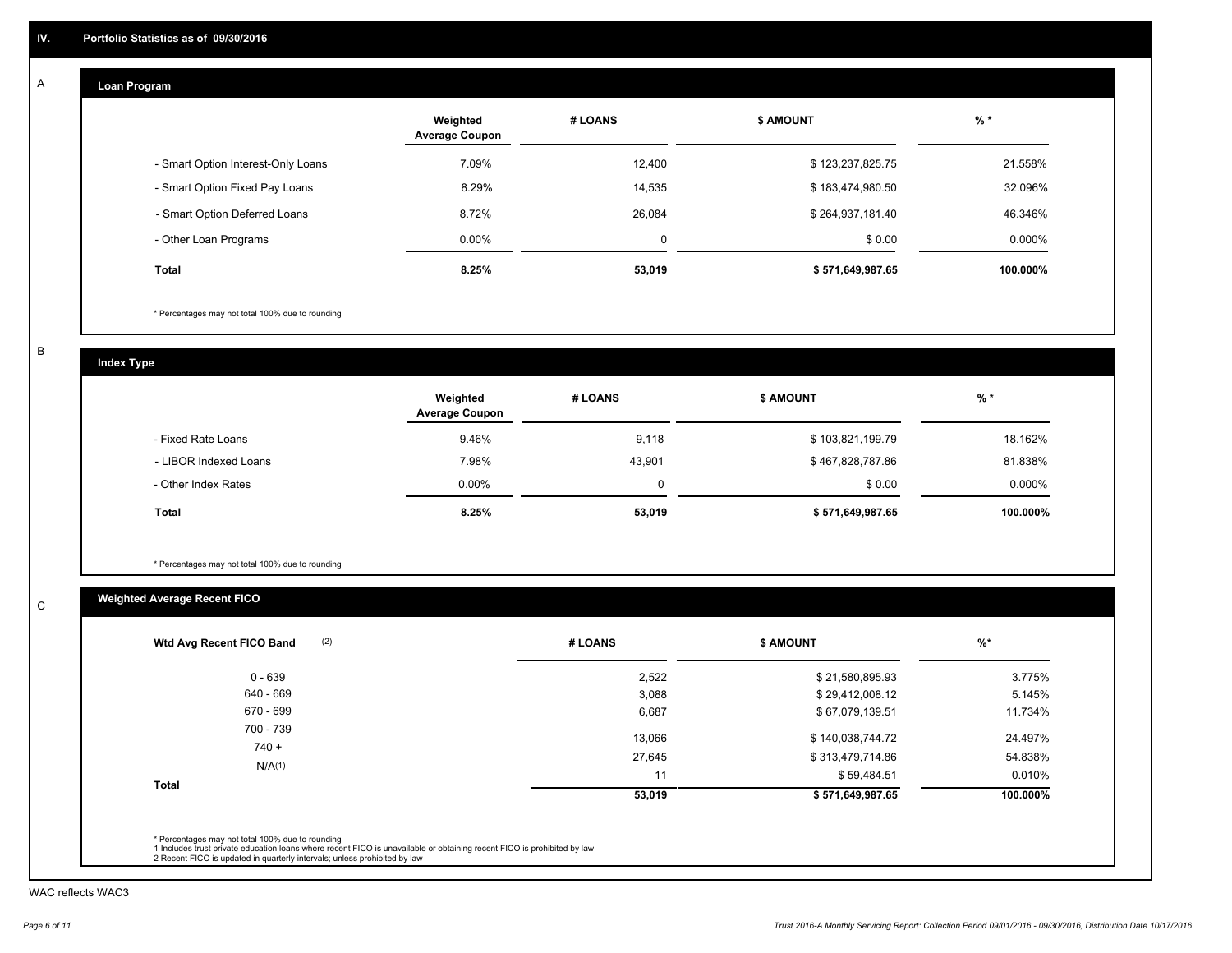| ۷. | 2016-A Reserve Account, Principal Distribution, and R-2 Certificate Calculations       |                  |
|----|----------------------------------------------------------------------------------------|------------------|
| А. | <b>Reserve Account</b>                                                                 |                  |
|    | Specified Reserve Account Balance                                                      | \$1,557,854.00   |
|    | Actual Reserve Account Balance                                                         | \$1,557,854.00   |
| В. | <b>Principal Distribution Amount</b>                                                   |                  |
|    | Class A Notes Outstanding<br>i.                                                        | \$299,924,728.00 |
|    | ii.<br>Pool Balance                                                                    | \$607,649,650.41 |
|    | First Priority Principal Distribution Amount (i - ii)<br>iii.                          | \$0.00           |
|    | Class A and B Notes Outstanding<br>iv.                                                 | \$524,877,497.62 |
|    | <b>First Priority Principal Distribution Amount</b><br>v.                              | \$0.00           |
|    | Pool Balance<br>vi.                                                                    | \$607,649,650.41 |
|    | Specified Overcollateralization Amount<br>vii.                                         | \$182,294,895.12 |
|    | Available Funds (after payment of waterfall items A through H)<br>viii.                | \$0.00           |
|    | Regular Principal Distribution Amount (if (iv > 0, (iv - v) - (vi - vii))<br>ix.       | \$99,522,742.33  |
|    | Pool Balance<br>х.                                                                     | \$607,649,650.41 |
|    | 10% of Initial Pool Balance<br>xi.                                                     | \$61,822,914.68  |
|    | <b>First Priority Principal Distribution Amount</b><br>xii.                            | \$0.00           |
|    | Regular Principal Distribution Amount<br>xiii.                                         | \$99,522,742.33  |
|    | Available Funds (after payment of waterfall items A through J)<br>xiv.                 | \$0.00           |
|    | Additional Principal Distribution Amount (if(x <= ix,min(xiv, x - xii - xiii)))<br>XV. | \$0.00           |
| C. | R-2 Certificate                                                                        |                  |
|    | <b>Previous Notional Balance</b>                                                       | \$37,490,591.00  |
|    | Shortfall of Principal                                                                 | \$0.00           |
|    | Shortfall of Interest                                                                  | \$0.00           |
|    | <b>Current Notional Balance</b>                                                        | \$37,490,591.00  |
|    | Excess Distribution Allocated (1)                                                      | \$0.00           |
|    |                                                                                        |                  |
|    |                                                                                        |                  |

1. Until the notional amount of the R-2 Certificate is reduced to zero and if there is excess cash through the distribution available it will be distributed to the R-2 Certificate, otherwise the amount will be zero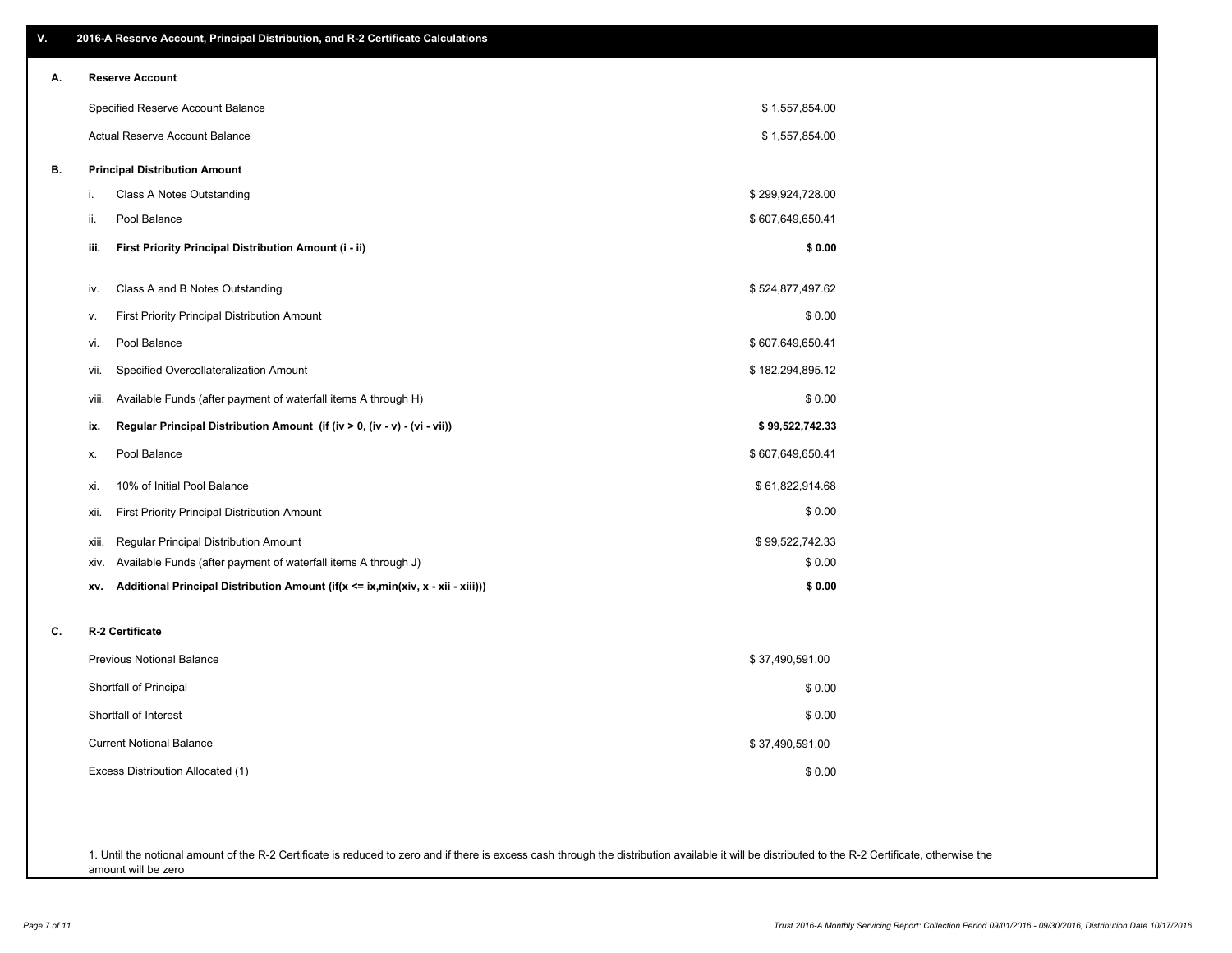|    |                                                         | Paid           | <b>Funds Balance</b> |
|----|---------------------------------------------------------|----------------|----------------------|
|    | <b>Total Available Funds</b>                            |                | \$6,474,214.49       |
| A  | <b>Trustee Fees</b>                                     | \$0.00         | \$6,474,214.49       |
| B  | <b>Servicing Fees</b>                                   | \$383,837.68   | \$6,090,376.81       |
| C  | i. Administration Fees                                  | \$8,333.00     | \$6,082,043.81       |
|    | ii. Unreimbursed Administrator Advances plus any Unpaid | \$0.00         | \$6,082,043.81       |
| D  | Class A Noteholders Interest Distribution Amount        | \$865,335.54   | \$5,216,708.27       |
| Е  | <b>First Priority Principal Payment</b>                 | \$0.00         | \$5,216,708.27       |
| F. | Class B Noteholders Interest Distribution Amount        | \$134,412.44   | \$5,082,295.83       |
| G  | Reinstatement Reserve Account                           | \$0.00         | \$5,082,295.83       |
| H  | <b>Regular Principal Distribution</b>                   | \$5,082,295.83 | \$0.00               |
|    | <b>Carryover Servicing Fees</b>                         | \$0.00         | \$0.00               |
| J  | Additional Principal Distribution Amount                | \$0.00         | \$0.00               |
| K  | Unpaid Expenses of Trustee                              | \$0.00         | \$0.00               |
|    | Unpaid Expenses of Administrator                        | \$0.00         | \$0.00               |
| м  | i. Remaining Funds to the R-1 Certificateholder(s)      | \$0.00         | \$0.00               |
|    | ii. Remaining Funds to the R-2 Certificateholder(s)     | \$0.00         | \$0.00               |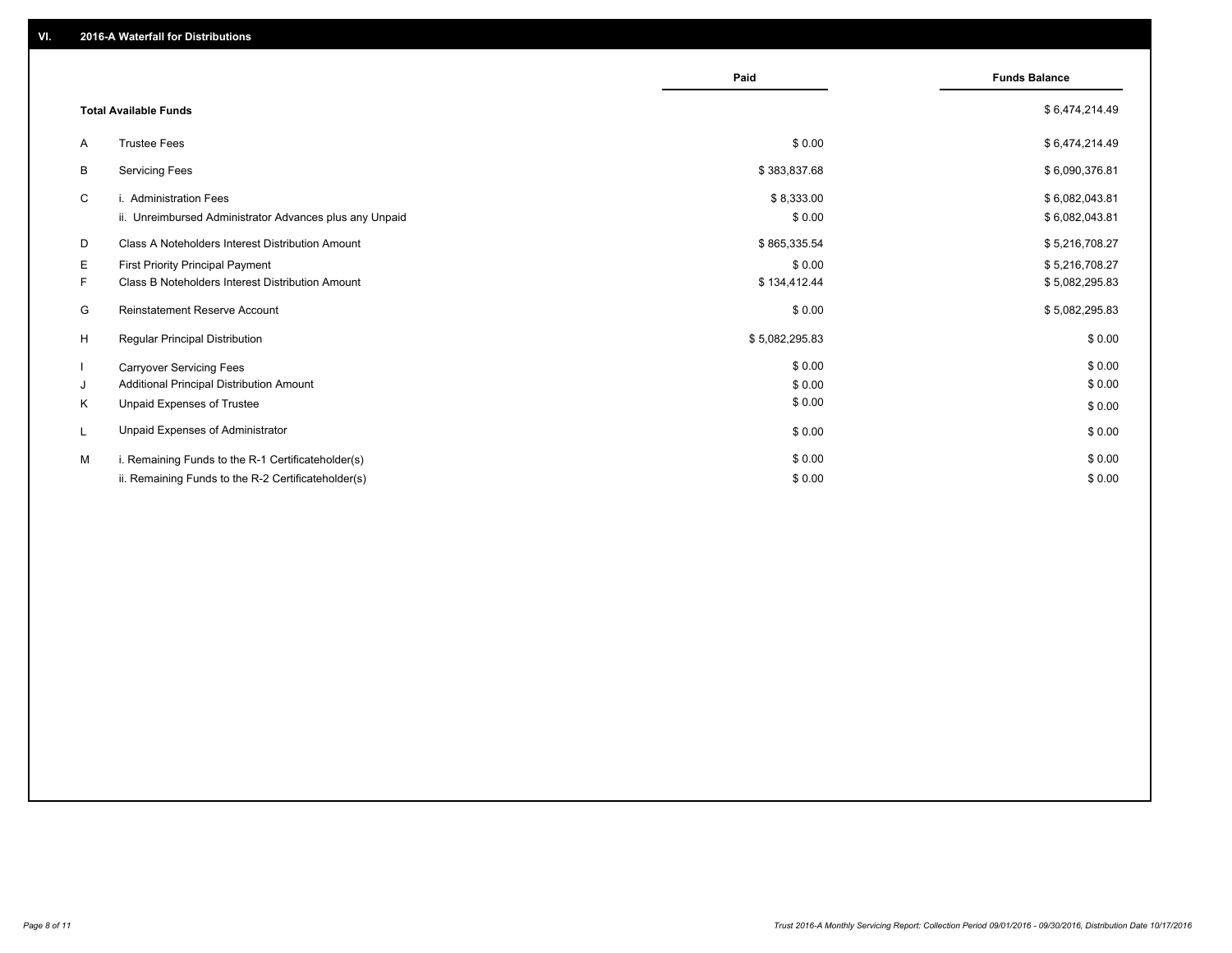| A1                      | A <sub>2</sub> A        | A <sub>2</sub> B        |
|-------------------------|-------------------------|-------------------------|
| 78449FAA9               | 78449FAB7               | 78449FAC5               |
| \$122,877,497.62        | \$218,000,000.00        | \$134,000,000.00        |
| <b>LIBOR</b>            | <b>FIXED</b>            | <b>LIBOR</b>            |
| 0.70%                   | 2.70%                   | 1.50%                   |
| 1 NEW YORK BUSINESS DAY | 1 NEW YORK BUSINESS DAY | 1 NEW YORK BUSINESS DAY |
| 9/15/2016               | 9/15/2016               | 9/15/2016               |
| 10/17/2016              | 10/15/2016              | 10/17/2016              |
| 0.08888889              | 0.08333333              | 0.0888889               |
| 1.22428%                | 2.70000%                | 2.02428%                |
| 0.001088249             | 0.002250000             | 0.001799360             |
| \$133,721.30            | \$490,500.00            | \$241,114.24            |
| $\mathsf{\$}$ -         | $\mathsf{\$}$ -         | $\mathsf{\$}$ -         |
| \$133,721.30            | \$490,500.00            | \$241,114.24            |
| \$133,721.30            | \$490,500.00            | \$241,114.24            |
| $\mathsf{\$}$ -         | $\mathsf{\$}$ -         | $S -$                   |
| \$5,082,295.83          | $\mathsf{\$}$ -         | $S -$                   |
| \$117,795,201.79        | \$218,000,000.00        | \$134,000,000.00        |
| 0.034109368             | 0.000000000             | 0.000000000             |
| 0.790571824             | 1.000000000             | 1.000000000             |
|                         |                         |                         |

\* Pay rates for Current Distribution. For the interest rates applicable to the next distribution date, please see https://www.salliemae.com/about/investors/data/SMBabrate.txt.

**VII. 2016-A Distributions**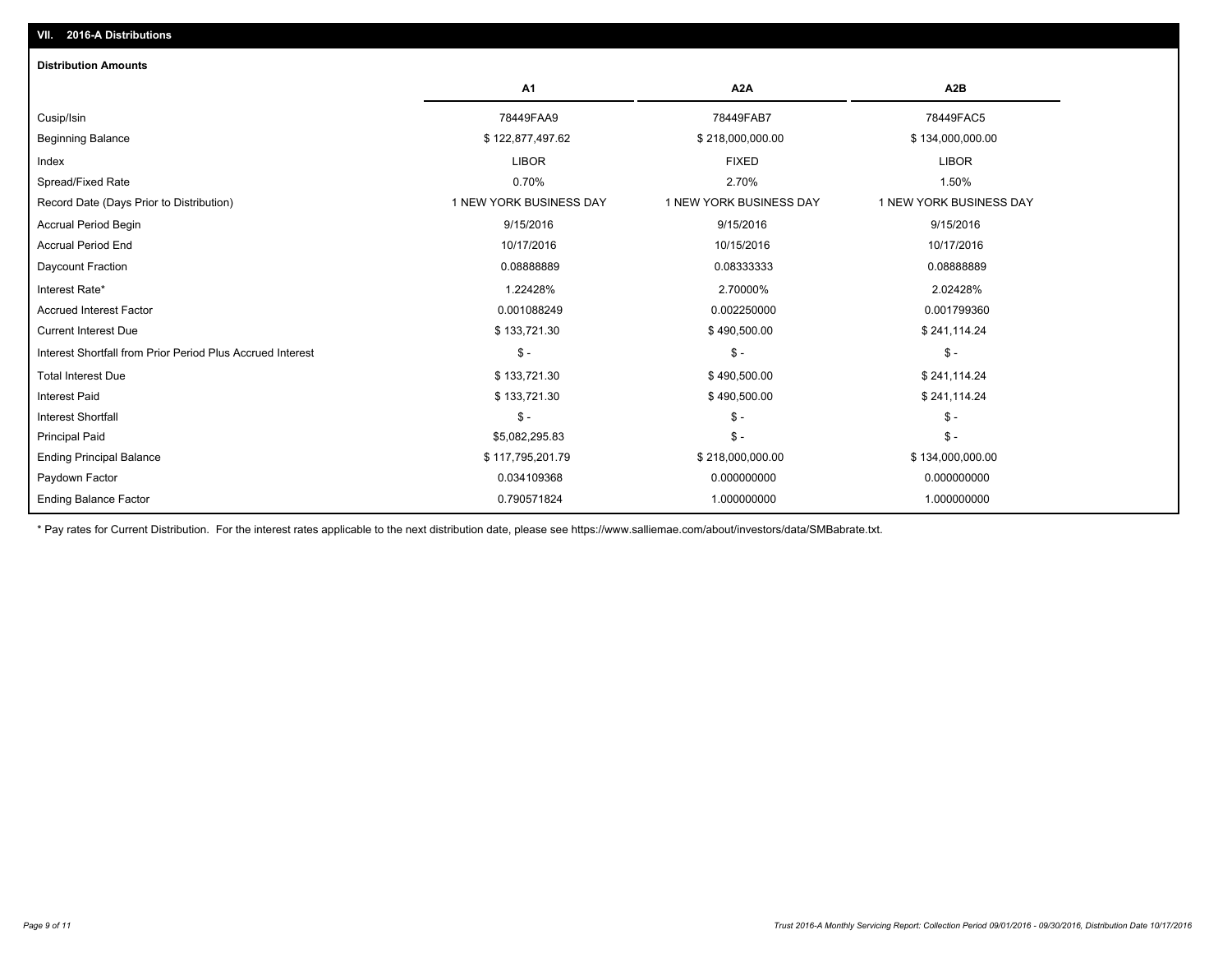| VII. 2016-A Distributions                                  |                         |
|------------------------------------------------------------|-------------------------|
| <b>Distribution Amounts</b>                                |                         |
|                                                            | в                       |
| Cusip/Isin                                                 | 78449FAD3               |
| <b>Beginning Balance</b>                                   | \$50,000,000.00         |
| Index                                                      | <b>LIBOR</b>            |
| Spread/Fixed Rate                                          | 2.50%                   |
| Record Date (Days Prior to Distribution)                   | 1 NEW YORK BUSINESS DAY |
| Accrual Period Begin                                       | 9/15/2016               |
| <b>Accrual Period End</b>                                  | 10/17/2016              |
| Daycount Fraction                                          | 0.0888889               |
| Interest Rate*                                             | 3.02428%                |
| <b>Accrued Interest Factor</b>                             | 0.002688249             |
| <b>Current Interest Due</b>                                | \$134,412.44            |
| Interest Shortfall from Prior Period Plus Accrued Interest | $\mathcal{S}$ -         |
| <b>Total Interest Due</b>                                  | \$134,412.44            |
| <b>Interest Paid</b>                                       | \$134,412.44            |
| <b>Interest Shortfall</b>                                  | $\mathbb{S}$ -          |
| <b>Principal Paid</b>                                      | $\mathsf{\$}$ -         |
| <b>Ending Principal Balance</b>                            | \$50,000,000.00         |
| Paydown Factor                                             | 0.000000000             |
| <b>Ending Balance Factor</b>                               | 1.000000000             |

\* Pay rates for Current Distribution. For the interest rates applicable to the next distribution date, please see https://www.salliemae.com/about/investors/data/SMBabrate.txt.